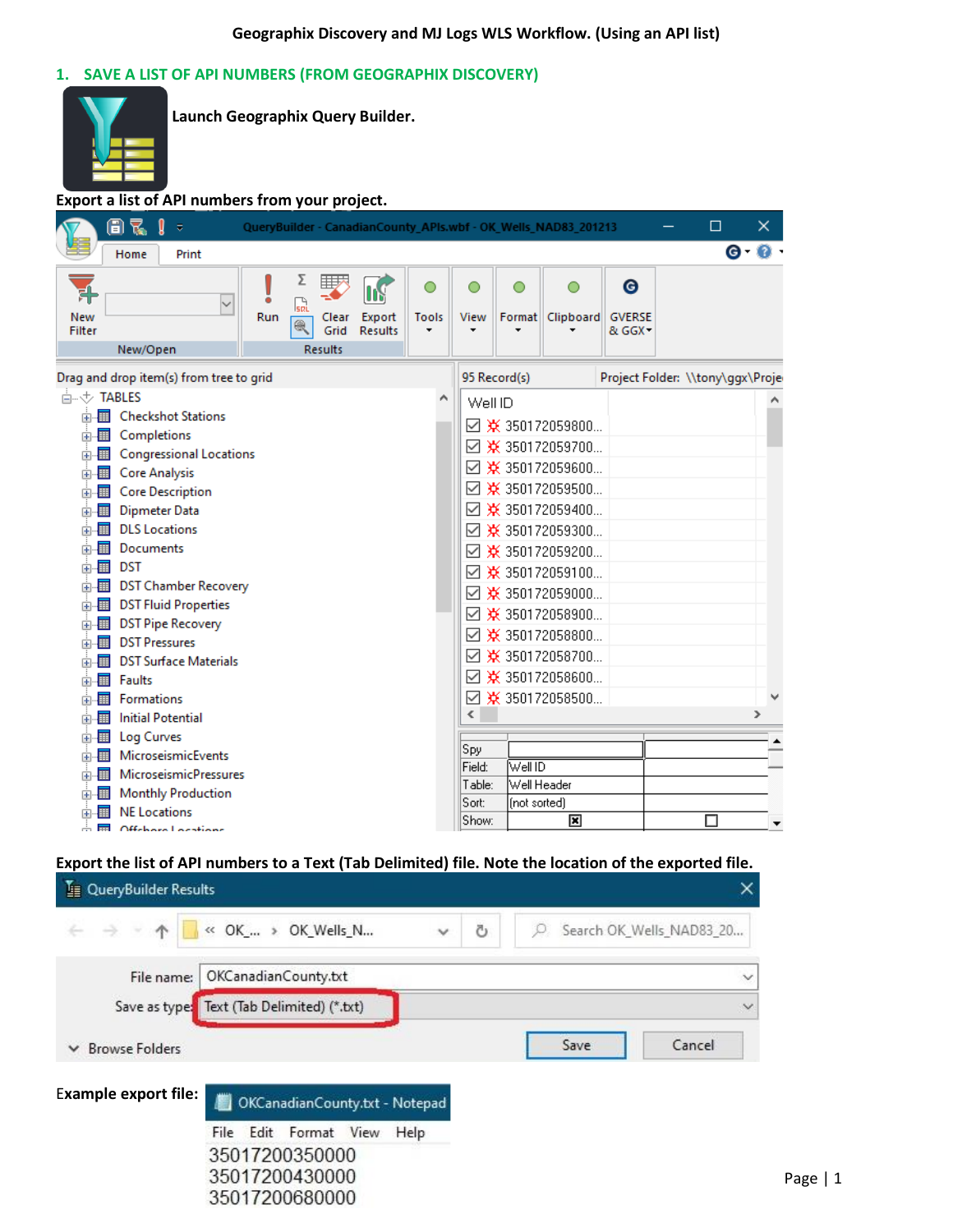## **2. LOAD THE Exported API LIST INTO WLS (wls.mjlogs.com)**

# **Sign in to wls.mjlogs.com**

# **Click on the "Cart" tab**

## **Click on "Load From File". Browse to locate the file you exported.**

| Map        | <b>Well List</b>     | Cart - 0 Wells                 | <b>User Guide</b>                       | Customer Info                                                                                                                                                                                                                                                                                          |
|------------|----------------------|--------------------------------|-----------------------------------------|--------------------------------------------------------------------------------------------------------------------------------------------------------------------------------------------------------------------------------------------------------------------------------------------------------|
| Remove All | Remove Selected      | Load From File<br>Deselect all | Download Log Files                      |                                                                                                                                                                                                                                                                                                        |
| API#       | ▲<br><b>Location</b> | <b>Original Operator</b>       | <b>Load API Numbers from local file</b> |                                                                                                                                                                                                                                                                                                        |
|            |                      |                                | column<br>Browse                        | . Valid files have CSV or TXT format, with an API number as the first<br>• API numbers may be 10, 12 or 14 digits in length<br>• API numbers found in our library will be added to the Cart and<br>Wells with locations will be highlighted on the map<br>No file selected.<br>Close<br><b>Process</b> |

## **Click "Process" and "Close". API numbers that matched are added to the "Cart"**

| Map            | <b>Well List</b>                       |              | Cart - 20 Wells          | <b>User Guide</b>       | Customer Info                                       |                                                                       |          |
|----------------|----------------------------------------|--------------|--------------------------|-------------------------|-----------------------------------------------------|-----------------------------------------------------------------------|----------|
| Remove All     | Remove Selected                        | Deselect all | Load From File           | Download Log Files      |                                                     |                                                                       |          |
| API#           | ▲<br><b>Location</b>                   |              | <b>Original Operator</b> |                         | <b>Load API Numbers from local file</b>             | $\mathbf{x}$                                                          |          |
| 35017200350000 | IN - SWNE 25-13N-9W                    |              | <b>PAN AMERICAN</b>      |                         |                                                     | . Valid files have CSV or TXT format, with an API number as the first | g, Sor   |
| 35017200430000 | IN - CSWNE 29-13N-9W                   |              | <b>CONOCO</b>            | column                  |                                                     |                                                                       | ensity,  |
| 35017200680000 | IN - NWSE 25-12N-10W                   |              | <b>SAMEDAN</b>           |                         | • API numbers may be 10, 12 or 14 digits in length  | • API numbers found in our library will be added to the Cart and      |          |
|                | 35017200780000 IN - NENE 32-13N-9W     |              | <b>PAN AMERICAN</b>      |                         | Wells with locations will be highlighted on the map |                                                                       | ensity   |
|                | 35017201420000 IN - NENW 28-12N-9W     |              | SUN OIL                  | Browse                  | OKCanadianCounty.txt                                |                                                                       | Acous    |
| 35017201720000 | <b>IN - CNENE 25-11N-5W</b>            |              | <b>CONOCO</b>            | <b>Upload complete.</b> |                                                     |                                                                       | sity, Si |
| 35017202690000 | IN - CNESE 13-14N-6W                   |              | <b>RODMAN CORP</b>       |                         |                                                     |                                                                       | sity     |
| 35017202780000 | IN - W2NESE 11-10N-5W                  |              | <b>WILSHIRE</b>          |                         |                                                     | Close<br><b>Process</b>                                               | Resisti  |
|                | Showing 1 to 8 of 20 wells Fxport List |              |                          |                         |                                                     |                                                                       |          |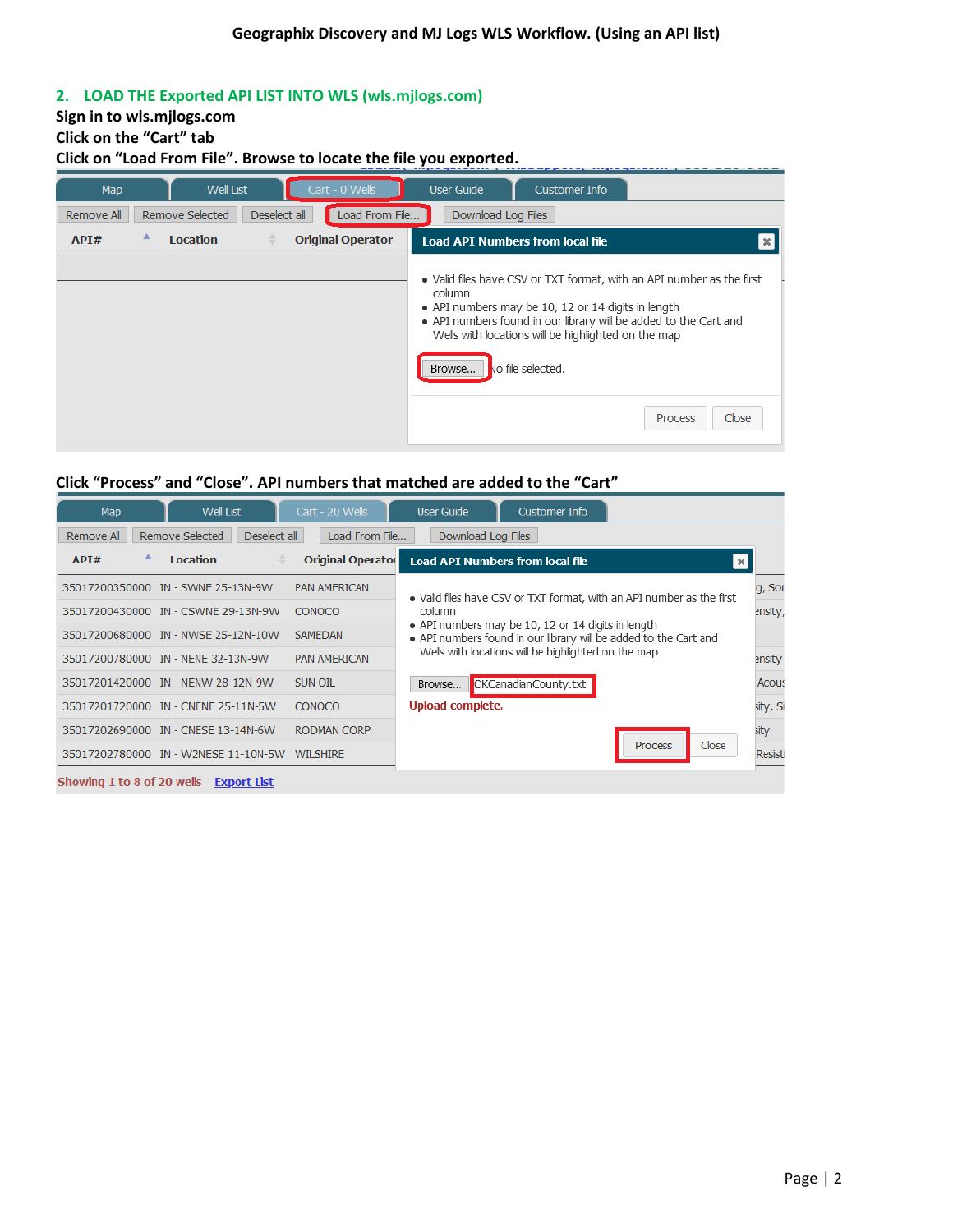#### **3. DOWNLOAD WELL LOGS FOR THE WELLS IN THE LIST**

### **Click "Download Log Files"**

**Click Copy to Clipboard" (This is the key you will need to provide to the download program)**

| Map        | <b>Well List</b> |              | Cart - 0 Web      | <b>User Guide</b>         | Customer Info                                                                            |                                                                                                                                                                                                                                                                                    |
|------------|------------------|--------------|-------------------|---------------------------|------------------------------------------------------------------------------------------|------------------------------------------------------------------------------------------------------------------------------------------------------------------------------------------------------------------------------------------------------------------------------------|
| Remove All | Remove Selected  | Deselect all | Load From Fle     | Download Log Files        |                                                                                          |                                                                                                                                                                                                                                                                                    |
| API#       | Location         |              | Original Operator | <b>Download Log Files</b> |                                                                                          |                                                                                                                                                                                                                                                                                    |
|            |                  |              |                   | again                     | The LogFetcher program will prompt you for a Download Key<br>Your Download Key is E82DD6 | 20 wels are now ready for you to download using the MJ Logs LogFetcher program<br>Copy To Cipboard<br>Important: Copy or write down this code before closing this window as it will not be displayed<br>To begin the Instalation of LogFetcher, MJ's retrieval program, Click here |
|            |                  |              |                   |                           |                                                                                          | Got It!<br>52 M                                                                                                                                                                                                                                                                    |

**Launch MJ LogFetcher (Installed when entitlement to download logs is set up)**

**Select the directory to download logs in to.**

**Paste the download key**

**Click "Download"**

| MJ LogFetcher v1.5<br>$\blacksquare$            |                | $\Box$ | × |
|-------------------------------------------------|----------------|--------|---|
| MJ Log File Download Utility                    |                |        |   |
| C:\Geology\OK\Logs<br>Directory:                |                |        |   |
| Download Key:<br>E32DD6                         |                |        |   |
|                                                 |                |        |   |
| X Cancel<br>17 wells remaining (20 total wells) |                |        |   |
| 15%                                             |                |        |   |
|                                                 |                |        |   |
| $\bullet$ Help<br>$X$ Exit                      | <b>History</b> |        |   |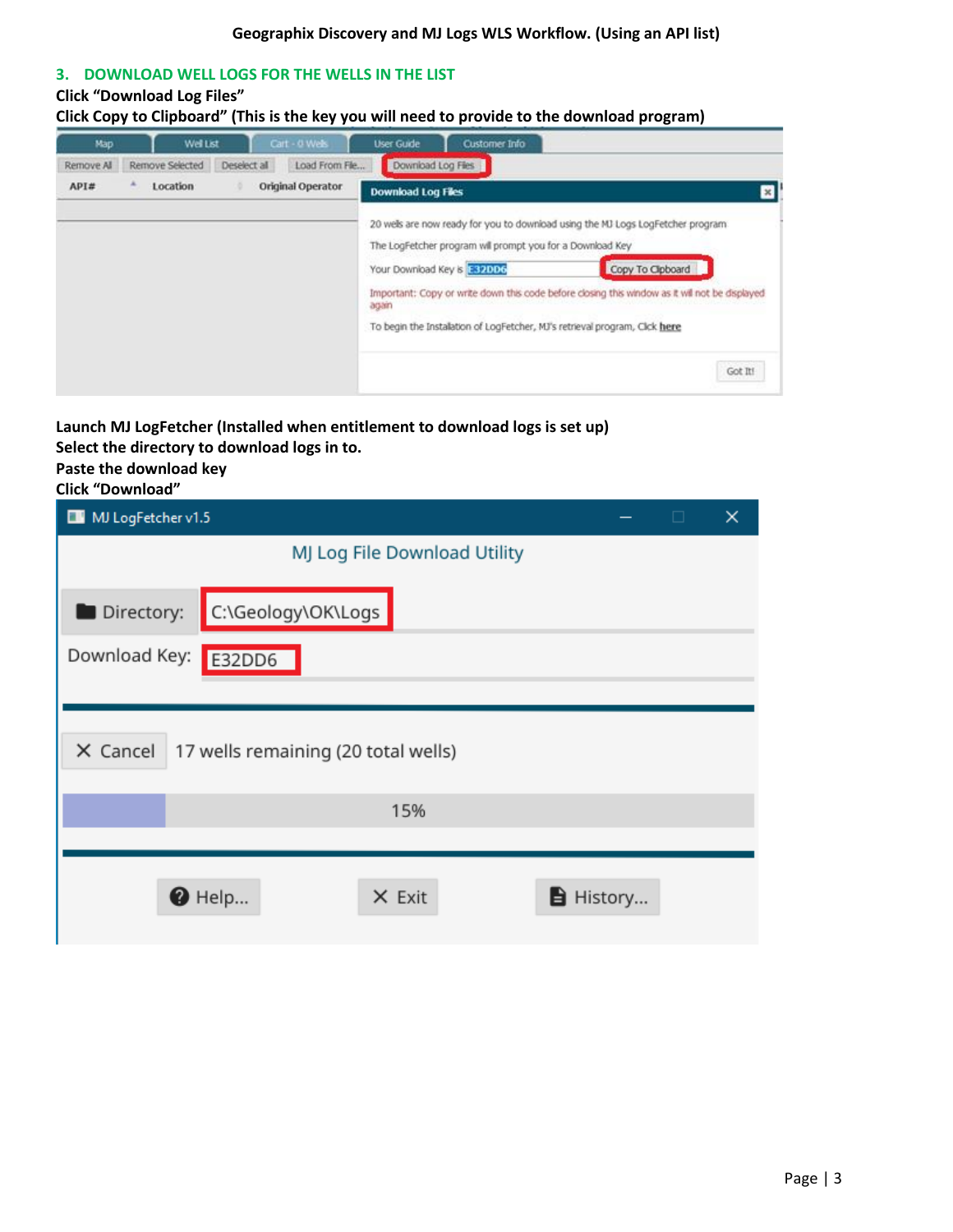### **4. IMPORT THE WELL LOGS INTO GEOGRAPHIX DISCOVERY**



**Launch Geographix Depth Registration**

## **Select File | Import | GGX (DRA files)**

| DepthRegistration - OK_Wells_NAD83_201213                                              | П                                         | × |
|----------------------------------------------------------------------------------------|-------------------------------------------|---|
| Edit View Tools Web Help<br>File<br><b>New</b><br>Open Well<br>Open Image File<br>Save | IE O.                                     |   |
| Import<br>٠<br>Export GGX DRA                                                          | GGX (DRA files)<br>MJ Systems (REG files) |   |
| Image File Home and Scan Tool<br>Exit                                                  | TGS (SIF files)<br>PETRA (LIC files)      |   |
|                                                                                        | IHS RasCalML (XML files)                  |   |

## **Click "Import all files in the directory"**

**Select the path to the downloaded logs. Check "Copy image …" and "Import image …" as you wish.**

# **Click "Import"**

| Import only the selected files                      | Import all files in the directory                            |        |
|-----------------------------------------------------|--------------------------------------------------------------|--------|
| C:\Geology\OK\Logs<br>Path:                         |                                                              | Browse |
|                                                     | Files to be imported                                         |        |
| 35017200350000_Acoustilog_MainPass_5in_3_5.dra      |                                                              |        |
| 35017200350000_Elogs_MainPass_2in_1_1.dra           |                                                              |        |
| 35017200350000_Elogs MainPass 2in 2 3.dra           |                                                              |        |
|                                                     |                                                              | э      |
|                                                     |                                                              |        |
| Copy image files to the Project CurveData folder    | Import image files if UWI is not present in Project Database |        |
| Well ID Processing<br>$12 - 12$<br>Trim/Pad Well ID |                                                              |        |

Message displays when import is complete